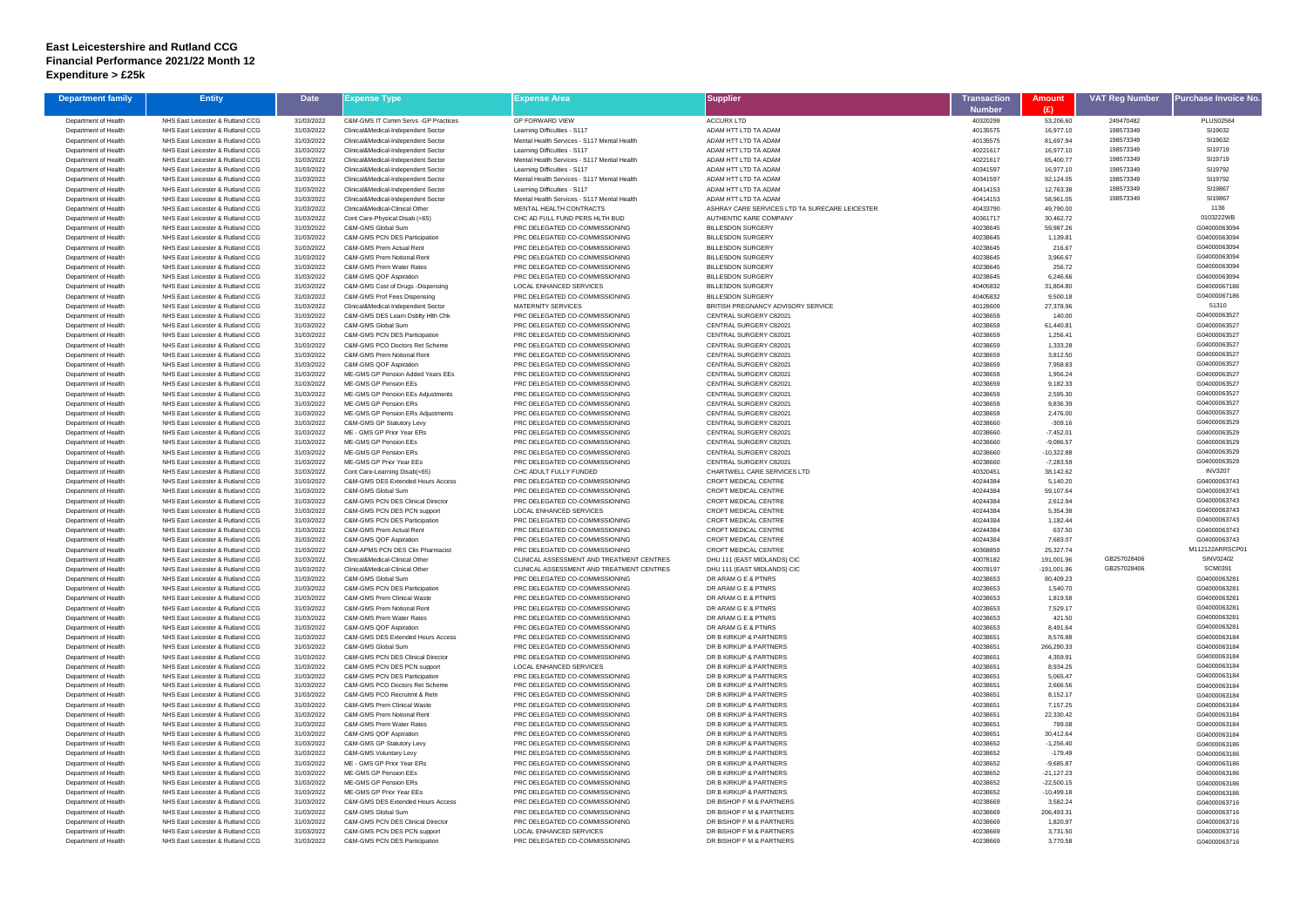Department of Health NHS East Leicester & Rutland CCG 31/03/2022 C&M-GMS Cost of Drugs -Dispensing LOCAL ENHANCED SERVICES DR S WOODING & PARTNERS 40405824 40405824 45,373.28 45,373.28 604000066879

Department of Health NHS East Leicester & Rutland CCG 31/03/2022 C&M-GMS PCO Doctors Ret Scheme PRC DELEGATED CO-COMMISSIONING DR BISHOP F M & PARTNERS 40238669 40238669 6,666.56 666.56 666.56 604000063716 Department of Health NHS East Leicester & Rutland CCG 31/03/2022 C&M-GMS Prem Clinical Waste PRC DELEGATED CO-COMMISSIONING DR BISHOP F M & PARTNERS 40238669 40238669 16.08 16.08 16.08 604000063716 Department of Health NHS East Leicester & Rutland CCG 31/03/2022 C&M-GMS Prem Healthcentre Rates PRC DELEGATED CO-COMMISSIONING DR BISHOP F M & PARTNERS 40238669 40238669 729.13 40238669 729.13 G04000063716 Department of Health NHS East Leicester & Rutland CCG 31/03/2022 C&M-GMS Prem Healthcentre Rent PRC DELEGATED CO-COMMISSIONING DR BISHOP F M & PARTNERS 40238669 4,975.00 4,975.00 4,975.00 604000063716 Department of Health NHS East Leicester & Rutland CCG 31/03/2022 C&M-GMS Prem Notional Rent PRC DELEGATED CO-COMMISSIONING DR BISHOP F M & PARTNERS 40238669 40238669 12,960.95 40238669 12,960.95 604000063716 Department of Health NHS East Leicester & Rutland CCG 31/03/2022 C&M-GMS Prem Water Rates PRC DELEGATED CO-COMMISSIONING DR BISHOP F M & PARTNERS 40238669 761.81 40238669 761.81 G04000063716 Department of Health NHS East Leicester & Rutland CCG 31/03/2022 C&M-GMS QOF Aspiration PRC DELEGATED CO-COMMISSIONING DR BISHOP F M & PARTNERS 40238669 40238669 22,341.78 40238669 22,341.78 G04000063716 Department of Health NHS East Leicester & Rutland CCG 31/03/2022 C&M-GMS LES Equitable Funding LOCAL ENHANCED SERVICES DR BISHOP F M & PARTNERS 40240864 40240864 27,516.11 03WM12FFM-3 Department of Health NHS East Leicester & Rutland CCG 31/03/2022 C&M-WAF Locum/digital booking PRC DELEGATED CO-COMMISSIONING DR BISHOP F M & PARTNERS 40369438 33,650.15 33,650.15 WAF2122M1104 Department of Health NHS East Leicester & Rutland CCG 31/03/2022 C&M-GMS Cost of Drugs -Dispensing LOCAL ENHANCED SERVICES DR BISHOP F M & PARTNERS 40405819 40405819 46,428.41 40405819 46,428.41 G04000066826 Department of Health NHS East Leicester & Rutland CCG 31/03/2022 C&M-GMS Prof Fees Dispensing PRC DELEGATED CO-COMMISSIONING DR BISHOP F M & PARTNERS 40405819 14,879.67 14,879.67 C04000066826 Department of Health NHS East Leicester & Rutland CCG 31/03/2022 C&M-GMS DES Learn Dsblty Hlth Chk PRC DELEGATED CO-COMMISSIONING DR FLAXMAN PA & PARTNERS 40238665 560.00 560.00 560.00 604000063606 Department of Health NHS East Leicester & Rutland CCG 31/03/2022 C&M-GMS Global Sum PRC DELEGATED CO-COMMISSIONING DR FLAXMAN PA & PARTNERS 40238665 81,716.52 40238665 81,716.52 604000063606 Department of Health NHS East Leicester & Rutland CCG 31/03/2022 C&M-GMS PCN DES Participation PRC DELEGATED CO-COMMISSIONING DR FLAXMAN PA & PARTNERS 40238665 1,544.36 40238665 1,544.36 604000063606 Department of Health NHS East Leicester & Rutland CCG 31/03/2022 C&M-GMS Prem Actual Rent PRC DELEGATED CO-COMMISSIONING DR FLAXMAN PA & PARTNERS 40238665 691.84 6991.84 6991.84 609100063606 Department of Health NHS East Leicester & Rutland CCG 31/03/2022 C&M-GMS QOF Aspiration PRC DELEGATED CO-COMMISSIONING DR FLAXMAN PA & PARTNERS 40238665 9,979.90 40238665 9,979.90 504000063606 9,979.90 504000063606 9,979.9 Department of Health NHS East Leicester & Rutland CCG 31/03/2022 ME-GMS GP Pension EEs PRC DELEGATED CO-COMMISSIONING DR FLAXMAN PA & PARTNERS 40238665 42,608.31 40238665 2,608.31 G04000063606 Department of Health NHS East Leicester & Rutland CCG 31/03/2022 ME-GMS GP Pension ERs PRC DELEGATED CO-COMMISSIONING DR FLAXMAN PA & PARTNERS 40238665 638.45 638.45 638.45 639.45 G04000063606 Department of Health NHS East Leicester & Rutland CCG 31/03/2022 C&M-GMS DES Extended Hours Access PRC DELEGATED CO-COMMISSIONING DR HC BHUTANI 40238689 40238689 7,786.26 7,786.26 604000063999 Department of Health NHS East Leicester & Rutland CCG 31/03/2022 C&M-GMS DES Learn Dsblty Hlth Chk PRC DELEGATED CO-COMMISSIONING DR HC BHUTANI 40238689 40238689 140.00 40238689 140.00 604000063999 Department of Health NHS East Leicester & Rutland CCG 31/03/2022 C&M-GMS Global Sum PRC DELEGATED CO-COMMISSIONING DR HC BHUTANI 40238689 45,887.63 45,887.63 45,887.63 604000063999 Department of Health NHS East Leicester & Rutland CCG 31/03/2022 C&M-GMS PCN DES Clinical Director PRC DELEGATED CO-COMMISSIONING DR HC BHUTANI 40238689 3,974.94 3,974.94 3,974.94 G04000063999 Department of Health NHS East Leicester & Rutland CCG 31/03/2022 C&M-GMS PCN DES PCN support LOCAL ENHANCED SERVICES DR HC BHUTANI 40238689 40238689 8,099.75 40238689 8,099.75 G04000063999 Department of Health NHS East Leicester & Rutland CCG 31/03/2022 C&M-GMS PCN DES Participation PRC DELEGATED CO-COMMISSIONING DR HC BHUTANI 40238689 861.10 40238689 861.10 G04000063999 Department of Health NHS East Leicester & Rutland CCG 31/03/2022 C&M-GMS Prem Actual Rent PRC DELEGATED CO-COMMISSIONING DR HC BHUTANI 40238689 40238689 83.33 630 83.33 G04000063999 Department of Health NHS East Leicester & Rutland CCG 31/03/2022 C&M-GMS Prem Clinical Waste PRC DELEGATED CO-COMMISSIONING DR HC BHUTANI 40238689 40238689 1,775.34 40238689 1,775.34 604000063999 Department of Health NHS East Leicester & Rutland CCG 31/03/2022 C&M-GMS Prem Water Rates PRC DELEGATED CO-COMMISSIONING DR HC BHUTANI 40238689 311.78 40238689 311.78 311.78 G04000063999 Department of Health NHS East Leicester & Rutland CCG 31/03/2022 C&M-GMS QOF Aspiration PRC DELEGATED CO-COMMISSIONING DR HC BHUTANI 40238689 4,799.32 40238689 4,799.32 604000063999 Department of Health NHS East Leicester & Rutland CCG 31/03/2022 C&M-GMS C&M-APMS PCN DES Physician Assoc PRC DELEGATED CO-COMMISSIONING DR HC BHUTANI 40369160 40369160 35,127.38 M112122ARRSPA04 Department of Health NHS East Leicester & Rutland CCG 31/03/2022 C&M-WAF Locum/digital booking PRC DELEGATED CO-COMMISSIONING DR HC BHUTANI 40369465 32,823.28 32,823.28 8665 32,823.28 WAF2122M1109 Department of Health NHS East Leicester & Rutland CCG 31/03/2022 C&M-GMS DES Learn Dsblty Hlth Chk PRC DELEGATED CO-COMMISSIONING DR HOLLINGTON A & PTNS 40238647 40238647 280.00 4000063126 Department of Health NHS East Leicester & Rutland CCG 31/03/2022 C&M-GMS Global Sum PRC DELEGATED CO-COMMISSIONING DR HOLLINGTON A & PTNS 40238647 40238647 70,614.22 660000063126 Department of Health NHS East Leicester & Rutland CCG 31/03/2022 C&M-GMS PCN DES Participation PRC DELEGATED CO-COMMISSIONING DR HOLLINGTON A & PTNS 40238647 40238647 1,387.73 1604000063126 Department of Health NHS East Leicester & Rutland CCG 31/03/2022 C&M-GMS Prem Notional Rent PRC DELEGATED CO-COMMISSIONING DR HOLLINGTON A & PTNS 40238647 3,708.33 40238647 3,708.33 G04000063126 Department of Health NHS East Leicester & Rutland CCG 31/03/2022 C&M-GMS QOF Aspiration PRC DELEGATED CO-COMMISSIONING DR HOLLINGTON A & PTNS 40238647 40238647 7,792.85 40238647 7,792.85 604000063126 Department of Health NHS East Leicester & Rutland CCG 31/03/2022 C&M-GMS DES Extended Hours Access PRC DELEGATED CO-COMMISSIONING DR HUSAIN S Z & PTN 40238683 40238683 5,981.28 5,981.28 5,981.28 Department of Health NHS East Leicester & Rutland CCG 31/03/2022 C&M-GMS Global Sum PRC DELEGATED CO-COMMISSIONING DR HUSAIN S Z & PTN 40238683 35,474.31 40238683 35,474.31 G04000063881 Department of Health NHS East Leicester & Rutland CCG 31/03/2022 C&M-GMS PCN DES Clinical Director PRC DELEGATED CO-COMMISSIONING DR HUSAIN S Z & PTN 40238683 3,040.48 3,040.48 3,040.48 3,040.48 3,040.48 3,040.48 3,040.48 Department of Health NHS East Leicester & Rutland CCG 31/03/2022 C&M-GMS PCN DES PCN support LOCAL ENHANCED SERVICES DR HUSAIN S Z & PTN 40238683 6,230.50 6,230.50 6,230.50 6,04000063881 Department of Health NHS East Leicester & Rutland CCG 31/03/2022 C&M-GMS PCN DES Participation PRC DELEGATED CO-COMMISSIONING DR HUSAIN S Z & PTN 40238683 636.39 636.39 636.39 639.40000063881 604000063881 Department of Health NHS East Leicester & Rutland CCG 31/03/2022 C&M-GMS Prem Notional Rent PRC DELEGATED CO-COMMISSIONING DR HUSAIN S Z & PTN 40238683 40238683 2,408.33 2,408.33 2,408.33 2,408.33 2,408.33 2,408.34 2,408.3 Department of Health NHS East Leicester & Rutland CCG 31/03/2022 C&M-GMS QOF Aspiration PRC DELEGATED CO-COMMISSIONING DR HUSAIN S Z & PTN 40238683 4,016.02 40238683 4,016.02 40238683 4,016.02 504000063881 Department of Health NHS East Leicester & Rutland CCG 31/03/2022 C&M-WAF extra session - staff PRC DELEGATED CO-COMMISSIONING DR HUSAIN S Z & PTN 40369471 40369471 28,000.00 WAF2122M1110 Department of Health NHS East Leicester & Rutland CCG 31/03/2022 C&M-WAF extra session - staff PRC DELEGATED CO-COMMISSIONING DR HUSAIN S Z & PTN 40369476 33,600.00 40369476 33,600.00 WAF2122M11111 Department of Health NHS East Leicester & Rutland CCG 31/03/2022 C&M-GMS Global Sum PRC DELEGATED CO-COMMISSIONING DR JK INMAN & PARTNERS 4023865 90,641.01 4023865 90,641.01 G04000063378 Department of Health NHS East Leicester & Rutland CCG 31/03/2022 C&M-GMS PCN DES Participation PRC DELEGATED CO-COMMISSIONING DR JK INMAN & PARTNERS 40238655 40238655 1,718.60 40238655 1,718.60 604000063378 Department of Health NHS East Leicester & Rutland CCG 31/03/2022 C&M-GMS QOF Aspiration PRC DELEGATED CO-COMMISSIONING DR JK INMAN & PARTNERS 40238655 40,965.59 40238655 10,965.59 40238655 10,965.59 604000063378 Department of Health NHS East Leicester & Rutland CCG 31/03/2022 C&M-GMS DES Learn Dsblty Hlth Chk PRC DELEGATED CO-COMMISSIONING DR KER D A J & PARTNERS MARKET OVERTON & SOMERRY SURGERY 40238663 280.00 280.00 G04000063575 Department of Health NHS East Leicester & Rutland CCG 31/03/2022 C&M-GMS Global Sum PRC DELEGATED CO-COMMISSIONING DR KER D A J & PARTNERS MARKET OVERTON & SOMERBY SURGERY 40238663 42,543.59 40238663 42,543.59 G04000063575 Department of Health NHS East Leicester & Rutland CCG 31/03/2022 C&M-GMS PCN DES Participation PRC DELEGATED CO-COMMISSIONING DR KER DA J & PARTNERS MARKET OVERTON & SOMERBY SURGERY 40238663 782.57 782.57 599 782.57 899 19 Department of Health NHS East Leicester & Rutland CCG 31/03/2022 C&M-GMS Prem Clinical Waste PRC DELEGATED CO-COMMISSIONING DR KER D A J & PARTNERS MARKET OVERTON & SOMERBY SURGERY 40238663 616.16 616.16 604000063575 Department of Health NHS East Leicester & Rutland CCG 31/03/2022 C&M-GMS Prem Notional Rent PRC DELEGATED CO-COMMISSIONING DR KER D A J & PARTNERS MARKET OVERTON & SOMERBY SURGERY 40238663 7,682.52 7,682.52 G04000063575 Department of Health NHS East Leicester & Rutland CCG 31/03/2022 C&M-GMS Prem Water Rates PRC DELEGATED CO-COMMISSIONING DR KER D A J & PARTNERS MARKET OVERTON & SOMERBY SURGERY 40238663 52.62 52.62 52.62 52.62 59400006357 Department of Health NHS East Leicester & Rutland CCG 31/03/2022 C&M-GMS OOF Aspiration PRC DELEGATED CO-COMMISSIONING DR KER D A J & PARTNERS MARKET OVERTON & SOMERRY SURGERY 4,003.44 4,003.44 4,003.44 GO4000063575 Department of Health NHS East Leicester & Rutland CCG 31/03/2022 C&M-GMS Cost of Drugs -Dispensing LOCAL ENHANCED SERVICES DR KER DA J & PARTNERS MARKET OVERTON & SOMERBY SURGERY 40405821 31,027.03 NRS Fast Leicester & Rut Department of Health NHS East Leicester & Rutland CCG 31/03/2022 C&M-GMS Prof Fees Dispensing PRC DELEGATED CO-COMMISSIONING DR KER D A J & PARTNERS MARKET OVERTON & SOMERBY SURGERY 40405821 8,123.44 8,123.44 8,123.44 G040 Department of Health NHS East Leicester & Rutland CCG 31/03/2022 C&M-GMS DES Extended Hours Access PRC DELEGATED CO-COMMISSIONING DR LAWRENCE N W & PTNRS 40238697 40238697 5,672.64 604000064136 Department of Health NHS East Leicester & Rutland CCG 31/03/2022 C&M-GMS Global Sum PRC DELEGATED CO-COMMISSIONING DR LAWRENCE N W & PTNRS 40238697 88,607.08 40238697 88,607.08 604000064136 Department of Health NHS East Leicester & Rutland CCG 31/03/2022 C&M-GMS PCN DES Clinical Director PRC DELEGATED CO-COMMISSIONING DR LAWRENCE N W & PTNRS 40238697 2,883.59 40238697 2,883.59 604000064136 Department of Health NHS East Leicester & Rutland CCG 31/03/2022 C&M-GMS PCN DES PCN support LOCAL ENHANCED SERVICES DR LAWRENCE N W & PTNRS 40238697 40238697 5,909.00 504000064136 Department of Health NHS East Leicester & Rutland CCG 31/03/2022 C&M-GMS PCN DES Participation PRC DELEGATED CO-COMMISSIONING DR LAWRENCE N W & PTNRS 40238697 4,697.12 1,697.12 1,697.12 604000064136 Department of Health NHS East Leicester & Rutland CCG 31/03/2022 C&M-GMS Prem Actual Rent PRC DELEGATED CO-COMMISSIONING DR LAWRENCE N W & PTNRS 40238697 731.25 40238697 731.25 G04000064136 Department of Health NHS East Leicester & Rutland CCG 31/03/2022 C&M-GMS Prem Clinical Waste PRC DELEGATED CO-COMMISSIONING DR LAWRENCE N W & PTNRS 40238697 4,810.04 40238697 1,810.04 604000064136 Department of Health NHS East Leicester & Rutland CCG 31/03/2022 C&M-GMS QOF Aspiration PRC DELEGATED CO-COMMISSIONING DR LAWRENCE N W & PTNRS 40238697 40238697 11,148.51 40238697 11,148.51 604000064136 Department of Health NHS East Leicester & Rutland CCG 31/03/2022 C&M-GMS Global Sum PRC DELEGATED CO-COMMISSIONING DR MASHARANI V 40238693 45,197.64 40238693 45,197.64 40238693 45,197.64 604000064020 Department of Health NHS East Leicester & Rutland CCG 31/03/2022 C&M-GMS PCN DES Participation PRC DELEGATED CO-COMMISSIONING DR MASHARANI V 40238693 819.21 40238693 819.21 604000064020 Department of Health NHS East Leicester & Rutland CCG 31/03/2022 C&M-GMS Prem Actual Rent PRC DELEGATED CO-COMMISSIONING DR MASHARANI V 40238693 40238693 23,843.93 23,843.93 604000064020 Department of Health NHS East Leicester & Rutland CCG 31/03/2022 C&M-GMS QOF Aspiration PRC DELEGATED CO-COMMISSIONING DR MASHARANI V 40238693 4,637.64 40238693 4,637.64 604000064020 Department of Health NHS East Leicester & Rutland CCG 31/03/2022 C&M-GMS DES Violent Patients PRC DELEGATED CO-COMMISSIONING DR PROWSE G D W & PTNRS 40238657 40238657 3,882.00 4000063396 Department of Health NHS East Leicester & Rutland CCG 31/03/2022 C&M-GMS Global Sum PRC DELEGATED CO-COMMISSIONING DR PROWSE G D W & PTNRS 40238657 106,110.15 40238657 106,110.15 C04000063396 Department of Health NHS East Leicester & Rutland CCG 31/03/2022 C&M-GMS PCN DES Participation PRC DELEGATED CO-COMMISSIONING DR PROWSE G D W & PTNRS 40238657 40238657 2,027.03 40238657 2,027.03 604000063396 Department of Health NHS East Leicester & Rutland CCG 31/03/2022 C&M-GMS Prem Notional Rent PRC DELEGATED CO-COMMISSIONING DR PROWSE G D W & PTNRS 40238657 40238657 7,201.41 604000063396 Department of Health NHS East Leicester & Rutland CCG 31/03/2022 C&M-GMS QOF Aspiration PRC DELEGATED CO-COMMISSIONING DR PROWSE G D W & PTNRS 40238657 40238657 12,299.98 40238657 12,299.98 604000063396 Department of Health NHS East Leicester & Rutland CCG 31/03/2022 C&M-GMS Global Sum PRC DELEGATED CO-COMMISSIONING DR RS HURWOOD & PARTNERS 40238681 40238681 93,476.96 93,476.96 93,476.96 604000063842 Department of Health NHS East Leicester & Rutland CCG 31/03/2022 C&M-GMS PCN DES Participation PRC DELEGATED CO-COMMISSIONING DR RS HURWOOD & PARTNERS 40238681 40238681 1,801.51 1,801.51 604000063842 Department of Health NHS East Leicester & Rutland CCG 31/03/2022 C&M-GMS QOF Aspiration PRC DELEGATED CO-COMMISSIONING DR RS HURWOOD & PARTNERS 40238681 40238681 10,494.92 40238681 10,494.92 604000063842 Department of Health NHS East Leicester & Rutland CCG 31/03/2022 C&M-GMS Global Sum PRC DELEGATED CO-COMMISSIONING DR S WOODING & PARTNERS 40238685 58,803.89 40238685 58,803.89 604000063937 Department of Health NHS East Leicester & Rutland CCG 31/03/2022 C&M-GMS PCN DES Participation PRC DELEGATED CO-COMMISSIONING DR S WOODING & PARTNERS 40238685 4,115.62 40238685 1,115.62 504000063937 Department of Health NHS East Leicester & Rutland CCG 31/03/2022 C&M-GMS Prem Notional Rent PRC DELEGATED CO-COMMISSIONING DR S WOODING & PARTNERS 40238685 40238685 3,537.22 40238685 3,537.22 604000063937 Department of Health NHS East Leicester & Rutland CCG 31/03/2022 C&M-GMS Prem Water Rates PRC DELEGATED CO-COMMISSIONING DR S WOODING & PARTNERS 40238685 40238685 279.01 40238685 279.01 Department of Health NHS East Leicester & Rutland CCG 31/03/2022 C&M-GMS QOF Aspiration PRC DELEGATED CO-COMMISSIONING DR S WOODING & PARTNERS 40238685 40238685 5,390.22 6604000063937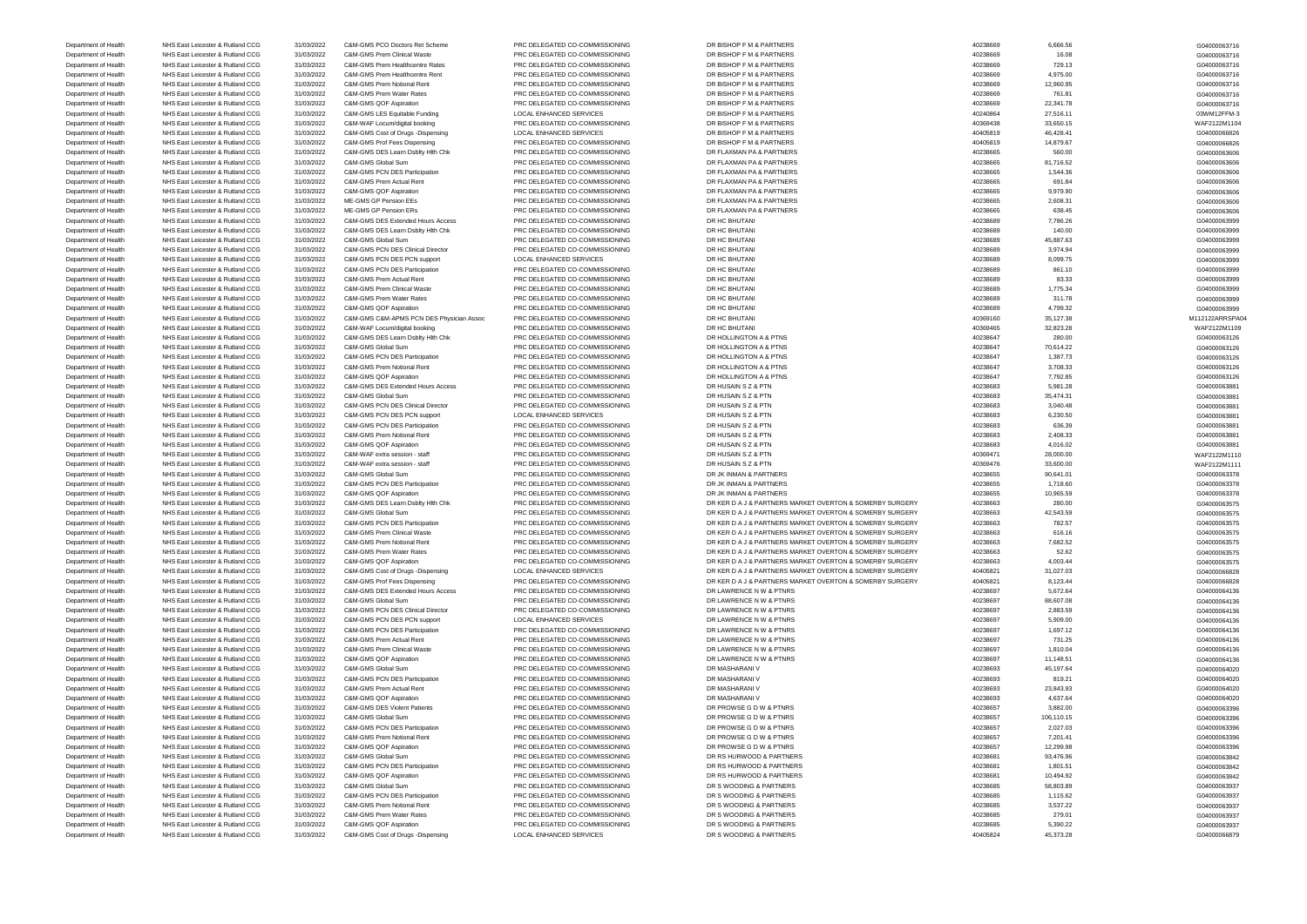Department of Health NHS East Leicester & Rutland CCG 31/03/2022 C&M-GMS Prof Fees Dispensing PRC DELEGATED CO-COMMISSIONING DR S WOODING & PARTNERS 40405824 40405824 16,639.42 16,639.42 604000066879 Department of Health NHS East Leicester & Rutland CCG 31/03/2022 C&M-GMS Global Sum PRC DELEGATED CO-COMMISSIONING DR SELMES & PARTNERS 40238667 40238667 76,733.92 40238667 76,733.92 604000063706 Department of Health NHS East Leicester & Rutland CCG 31/03/2022 C&M-GMS PCN DES Participation PRC DELEGATED CO-COMMISSIONING DR SELMES & PARTNERS 40238667 40238667 1,171.67 40238667 1,171.67 604000063706 Department of Health NHS East Leicester & Rutland CCG 31/03/2022 C&M-GMS Prem Notional Rent PRC DELEGATED CO-COMMISSIONING DR SELMES & PARTNERS 40238667 40238667 3,975.00 403867 3,975.00 604000063706 Department of Health NHS East Leicester & Rutland CCG 31/03/2022 C&M-GMS QOF Aspiration PRC DELEGATED CO-COMMISSIONING DR SELMES & PARTNERS 40238667 40238667 7,372.11 40238667 7,372.11 604000063706 Department of Health NHS East Leicester & Rutland CCG 31/03/2022 C&M-GMS Cost of Drugs -Dispensing LOCAL ENHANCED SERVICES DR SELMES & PARTNERS 40405841 40405841 61,764.53 604000067311 Department of Health NHS East Leicester & Rutland CCG 31/03/2022 C&M-GMS Prof Fees Dispensing PRC DELEGATED CO-COMMISSIONING DR SELMES & PARTNERS 40405841 40405841 18,400.06 40405841 18,400.06 604000067311 Department of Health NHS East Leicester & Rutland CCG 31/03/2022 C&M-GMS DES Learn Dsblty Hlth Chk PRC DELEGATED CO-COMMISSIONING DR SHANKS M P & PTNRS 40238649 980.00 980.00 980.00 G04000063160 Department of Health NHS East Leicester & Rutland CCG 31/03/2022 C&M-GMS Global Sum PRC DELEGATED CO-COMMISSIONING DR SHANKS M P & PTNRS 40238649 66,449.84 66,449.84 604000063160 Department of Health NHS East Leicester & Rutland CCG 31/03/2022 C&M-GMS PCN DES Participation PRC DELEGATED CO-COMMISSIONING DR SHANKS M P & PTNRS 40238649 40238649 538.99 538.99 538.99 604000063160 Department of Health NHS East Leicester & Rutland CCG 31/03/2022 C&M-GMS PCO Doctors Ret Scheme PRC DELEGATED CO-COMMISSIONING DR SHANKS M P & PTNRS 40238649 40238649 1,333.28 40238649 1,333.28 604000063160 network of Health NHS East Leicester & Rutland CCG 31/03/2022 C&M-GMS Prem Clinical Waste PRC DELEGATED CO-COMMISSIONING DR SHANKS M P & PTNRS 40238649 40238649 3,850.80 3,850.80 3,850.80 S04000063160 3,450.00 G04000063160 Department of Health NHS East Leicester & Rutland CCG 31/03/2022 C&M-GMS Prem Notional Rent PRC DELEGATED CO-COMMISSIONING DR SHANKS M P & PTNRS 40238649 40238649 Department of Health NHS East Leicester & Rutland CCG 31/03/2022 C&M-GMS Prem Water Rates PRC DELEGATED CO-COMMISSIONING DR SHANKS M P & PTNRS 40238649 40238649 345.74 345.74 G04000063160 Department of Health NHS East Leicester & Rutland CCG 31/03/2022 C&M-GMS QOF Aspiration PRC DELEGATED CO-COMMISSIONING DR SHANKS M P & PTNRS 40238649 3,116.83 40238649 3,116.83 G04000063160 Department of Health NHS East Leicester & Rutland CCG 31/03/2022 ME-GMS GP Pension EEs PRC DELEGATED CO-COMMISSIONING DR SHANKS M P & PTNRS 40238649 40238649 1,110.00 40238649 1,110.00 G04000063160 Department of Health NHS East Leicester & Rutland CCG 31/03/2022 C&M-GMS Global Sum PRC DELEGATED CO-COMMISSIONING DR T TOBIN & PARTNERS T/A BUSHLOE SURGERY 40238691 83,669.14 83,669.14 83,669.14 83,669.14 83,669.14 83,669 Department of Health NHS East Leicester & Rutland CCG 31/03/2022 C&M-GMS PCN DES Participation PRC DELEGATED CO-COMMISSIONING DR T TOBIN & PARTNERS T/A BUSHLOE SURGERY 40238691 40238691 1,587.54 1,587.54 604000064017 Department of Health NHS East Leicester & Rutland CCG 31/03/2022 C&M-GMS PCO Doctors Ret Scheme PRC DELEGATED CO-COMMISSIONING DR T TOBIN & PARTNERS T/A BUSHLOE SURGERY 40238691 40238691 1,333.28 1,333.28 504000064017 Department of Health NHS East Leicester & Rutland CCG 31/03/2022 C&M-GMS QOF Aspiration PRC DELEGATED CO-COMMISSIONING DR T TOBIN & PARTNERS T/A BUSHLOE SURGERY 40238691 40238691 12,570.14 12,570.14 604000064017 Department of Health NHS East Leicester & Rutland CCG 31/03/2022 C&M-GMS Global Sum PRC DELEGATED CO-COMMISSIONING DR WATSON H J & PARTNERS 40238679 54,338.67 54,338.67 54,338.67 604000063839 Department of Health NHS East Leicester & Rutland CCG 31/03/2022 C&M-GMS PCN DES Participation PRC DELEGATED CO-COMMISSIONING DR WATSON H J & PARTNERS 40238679 40238679 1,029.60 40000063839 1,029.60 604000063839 Department of Health NHS East Leicester & Rutland CCG 31/03/2022 C&M-GMS Prem Notional Rent PRC DELEGATED CO-COMMISSIONING DR WATSON H J & PARTNERS 40238679 4,141.67 40238679 4,141.67 604000063839 Department of Health NHS East Leicester & Rutland CCG 31/03/2022 C&M-GMS QOF Aspiration PRC DELEGATED CO-COMMISSIONING DR WATSON H J & PARTNERS 40238679 40238679 6,542.70 604000063839 Department of Health NHS East Leicester & Rutland CCG 31/03/2022 Hcare Srv Rec NHS Trust AMBULANCE SERVICES EAST MIDLANDS AMBULANCE SERVICE NHS TRUST SERVICE NHS TRUST 40208537 898,020.11 RX9NFT03WMAR22<br>Department of Healt Department of Health NHS East Leicester & Rutland CCG 31/03/2022 C&M-GMS IT Comm Servs -GP Practices GP FORWARD VIEW ENGAGE HEALTH SYSTEMS LTD 40248324 35,939.45 GB 310163658 INV0782<br>Department of Health NHS East Leicester Department of Health NHS East Leicester & Rutland CCG 31/03/2022 Clinical&Medical-Independent Sector ACUTE COMMISSIONING FITZWILLIAM HOSPITAL 4009051 40090526 70,589.67 70,589.67 MAR22FW03WSC01 Department of Health NHS East Leicester & Rutland CCG 31/03/2022 Hcare Srv Rec NHS Trust ACUTE COMMISSIONING GEORGE ELIOT HOSPITAL NHS TRUST 40208546 46,450.91 GB 654922420 RLTNFT03WMAR22 Department of Health NHS East Leicester & Rutland CCG 31/03/2022 C&M-GMS DES Learn Dsblty Hlth Chk PRC DELEGATED CO-COMMISSIONING GLENFIELD SURGERY (THE) 40238673 40238673 1,400.00 40238673 1,400.00 40238673 504000063784 Department of Health NHS East Leicester & Rutland CCG 31/03/2022 C&M-GMS Global Sum PRC DELEGATED CO-COMMISSIONING GLENFIELD SURGERY (THE) 40238673 105,262.02 105,262.02 6604000063784 Department of Health NHS East Leicester & Rutland CCG 31/03/2022 C&M-GMS PCN DES Participation PRC DELEGATED CO-COMMISSIONING GLENFIELD SURGERY (THE) 40238673 40238673 1,983.20 1,983.20 504000063784 Department of Health NHS East Leicester & Rutland CCG 31/03/2022 C&M-GMS Prem Notional Rent PRC DELEGATED CO-COMMISSIONING GLENFIELD SURGERY (THE) 40238673 40238673 8,321.83 8,321.83 604000063784 net of Health NHS East Leicester & Rutland CCG 31/03/2022 C&M-GMS QOF Aspiration PRC DELEGATED CO-COMMISSIONING GLENFIELD SURGERY (THE) 40238673 11,741.18 40238673 11,741.18 NHS East Leicester & Rutland CCG 31/03/2022 ME-G Department of Health NHS East Leicester & Rutland CCG 31/03/2022 ME-GMS GP Pension EEs PRC DELEGATED CO-COMMISSIONING GLENFIELD SURGERY (THE) 40238673 4,800.00 40238673 1,800.00 40238673 1,800.00 40238673 504000063784 Department of Health NHS East Leicester & Rutland CCG 31/03/2022 ME-GMS GP Pension EEs Adjustments PRC DELEGATED CO-COMMISSIONING GLENFIELD SURGERY (THE) 40238673 40238673 1,800.00 40238673 1,800.00 40238673 1,800.00 60400 Department of Health NHS East Leicester & Rutland CCG 31/03/2022 ME-GMS GP Pension ERs PRC DELEGATED CO-COMMISSIONING GLENFIELD SURGERY (THE) 40238673 40238673 1,917.34 1,917.34 604000063784 Department of Health NHS East Leicester & Rutland CCG 31/03/2022 ME-GMS GP Pension ERs Adjustments PRC DELEGATED CO-COMMISSIONING GLENFIELD SURGERY (THE) 40238673 40238673 1,917.34 1,917.34 604000063784 Department of Health NHS East Leicester & Rutland CCG 31/03/2022 Audit Fees: Statutory CORPORATE COSTS & SERVICES GRANT THORNTON UK LLP 40136585 40,350.00 835586102 30103307 Department of Health NHS East Leicester & Rutland CCG 31/03/2022 Audit Fees: Statutory CORPORATE COSTS & SERVICES GRANT THORNTON UK LLP 40136585 4960.00 835586102 30103307 Department of Health NHS East Leicester & Rutland CCG 31/03/2022 Audit Fees: Statutory CORPORATE COSTS & SERVICES GRANT THORNTON UK LLP 40136585 8,560.00 835586102 30103307 Department of Health NHS East Leicester & Rutland CCG 31/03/2022 Apprenticeship Levy Payable BALANCE SHEET HMRC HMRC Apprentices are a many payable BALANCE SHEET HMRC Apprentices are a many payable and the state of the sta Department of Health NHS East Leicester & Rutland CCG 31/03/2022 Income tax <1Yr BALANCE SHEET HMRC 40177571 49,145.26 654457614 120PY005699782211 Department of Health NHS East Leicester & Rutland CCG 31/03/2022 Income tax <1Yr-Student Loans BALANCE SHEET HMRC HMRC 40177571 40177571 1,309.00 654457614 120PY005699782211 Department of Health NHS East Leicester & Rutland CCG 31/03/2022 National Insurance < 1 yr-NI- ERS BALANCE SHEET HMRC 40177571 38,823.61 654457614 120PY005699782211 Department of Health NHS East Leicester & Rutland CCG 31/03/2022 National Insurance < 1 yr-NI-EES BALANCE SHEET HMRC 40177571 28,387.16 654457614 120PY005699782211 Department of Health NHS East Leicester & Rutland CCG 31/03/2022 Utilisation-Cont Care<1Yr BALANCE SHEET HUGH JAMES SOLICITORS 40393055 104,101.73 40393055 104,101.73 UPR150322MM Department of Health NHS East Leicester & Rutland CCG 31/03/2022 C&M-GMS Global Sum PRC DELEGATED CO-COMMISSIONING HUSBANDS BOSWORTH SURGERY 40238671 37,500.76 37,500.76 604000063719 Department of Health NHS East Leicester & Rutland CCG 31/03/2022 C&M-GMS PCN DES Participation PRC DELEGATED CO-COMMISSIONING HUSBANDS BOSWORTH SURGERY 40238671 40238671 659.91 604000063719 659.91 604000063719 Department of Health NHS East Leicester & Rutland CCG 31/03/2022 C&M-GMS Prem Notional Rent PRC DELEGATED CO-COMMISSIONING HUSBANDS BOSWORTH SURGERY 40238671 47 40238671 3,371.47 40338671 3,371.47 604000063719 net of Health NHS East Leicester & Rutland CCG 31/03/2022 C&M-GMS QOF Aspiration PRC DELEGATED CO-COMMISSIONING<br>Department of Health NHS East Leicester & Rutland CCG 31/03/2022 C&M-GMS Cost of Drugs -Dispensing LOCAL ENHAN Department of Health NHS East Leicester & Rutland CCG 31/03/2022 C&M-GMS Cost of Drugs -Dispensing LOCAL ENHANCED SERVICES HUSBANDS BOSWORTH SURGERY 40405835 46,415.72 40405835 46,415.72 604000067229 604000067229 Department of Health NHS East Leicester & Rutland CCG 31/03/2022 C&M-GMS Prof Fees Dispensing PRC DELEGATED CO-COMMISSIONING HUSBANDS BOSWORTH SURGERY 40405835 44,403.00 40405835 14,403.00 40405835 14,403.00 G04000067229 Department of Health MHS East Leicester & Rutland CCG 31/03/2022 Hcare Stv Rec Fdtn Trust-Contract Cost per Case ACUTE COMMISSIONING KETTERING GENERAL HOSPITAL NHS FOUNDATION TRUST 9082,329.53 654926604 RNQFTR03WMAR22 Department of Health NHS East Leicester & Rutland CCG 31/03/2022 C&M-GMS LES Equitable Funding LOCAL ENHANCED SERVICES LATHAM HOUSE MEDICAL PRACTICE 40240872 48,738.76 49.738.76 49.738.76 03WM12FFM-10 Department of Health NHS East Leicester & Rutland CCG 31/03/2022 C&M-WAF other physicians PRC DELEGATED CO-COMMISSIONING LATHAM HOUSE MEDICAL PRACTICE 40369449 25,152.35 40369449 25,152.35 WAF2122M1106 Department of Health NHS East Leicester & Rutland CCG 31/03/2022 Social Care-ICES COMMUNITY SERVICES LEICESTER CITY COUNCIL COMMUNITY SERVICES LEICESTER CITY COUNCIL 40182278 457,070.40 115 3370 04 89010530 Department of Health NHS East Leicester & Rutland CCG 31/03/2022 Clinical&Medical-Clinical Other GP + GP FORWARD VIEW LEICESTER CITY HEALTH 40377478 40377478 120,000.00 1587 Department of Health NHS East Leicester & Rutland CCG 31/03/2022 Clinical&Medical-Clinical Other GP HORWARD VIEW LEICESTER CITY HEALTH 40433809 40433809 60,000.00 60,000.00 1589 Department of Health NHS East Leicester & Rutland CCG 31/03/2022 Cont Care-Learning Disab(<65) CHC ADULT FULLY FUNDED LEICESTERSHIRE COUNTY COUNCIL 40377414 860,064.00 115337102 100098809 Department of Health NHS East Leicester & Rutland CCG 31/03/2022 Clinical&Medical-Othe Public Sector REABLEMENT REABLEMENT LEICESTERSHIRE COUNTY COUNCIL 40393027 2,874,491.00 115337102 100098811 Department of Health NHS East Leicester & Rutland CCG 31/03/2022 Clinical&Medical-Othe Public Sector REABLEMENT REABLEMENT LEICESTERSHIRE COUNTY COUNCIL 40393321 1,396,824.00 115337102 100098827 Department of Health NHS East Leicester & Rutland CCG 31/03/2022 Clinical&Medical-Othe Public Sector REABLEMENT REABLEMENT LEICESTERSHIRE COUNTY COUNCIL 40393328 6,984,120.00 115337102 100098826 100098826 Department of Health NHS East Leicester & Rutland CCG 31/03/2022 Clinical&Medical-Othe Public Sector REABLEMENT REABLEMENT LEICESTERSHIRE COUNTY COUNCIL 40393330 3,055,526.00 115337102 100101165 Department of Health NHS East Leicester & Rutland CCG 31/03/2022 Cont Care- Adult 100% Fully Funded CHC ADULT FULLY FUNDED LEICESTERSHIRE COUNTY COUNCIL 40414135 185,050.00 115337102 100097918 Department of Health NHS East Leicester & Rutland CCG 31/03/2022 Cont Care- Adult 100% Fully Funded CHC ADULT FULLY FUNDED LEICESTERSHIRE COUNTY COUNCIL 40414139 408,894.00 115337102 100098821 Department of Health NHS East Leicester & Rutland CCG 31/03/2022 Clinical&Medical-Othe Public Sector MENTAL HEALTH CONTRACTS LEICESTERSHIRE COUNTY COUNCIL 40414154 38,118.00 115337102 100097266 Department of Health NHS East Leicester & Rutland CCG 31/03/2022 Clinical&Medical-Othe Public Sector Mental Health Services - S117 Mental Health Services - S117 Mental Health LEICESTERSHIRE COUNTY COUNCIL 40433733 310,824. Department of Health NHS East Leicester & Rutland CCG 31/03/2022 Cont Care- Adult 100% Fully Funded CHC ADULT FULLY FUNDED LEICESTERSHIRE COUNTY COUNCIL 40433779 161,422.84 115337102 100098562 Department of Health NHS East Leicester & Rutland CCG 31/03/2022 Cont Care- Adult 100% Fully Funded CHC ADULT FULLY FUNDED LEICESTERSHIRE COUNTY COUNCIL 40433783 50,200.00 115337102 100098157 Department of Health NHS East Leicester & Rutland CCG 31/03/2022 Cont Care- Adult 100% Fully Funded CHC ADULT FULLY FUNDED LEICESTERSHIRE COUNTY COUNCIL 40433784 29,294.19 115337102 100098778 Department of Health NHS East Leicester & Rutland CCG 31/03/2022 Cont Care- Adult 100% Fully Funded CHC ADULT FULLY FUNDED LEICESTERSHIRE COUNTY COUNCIL 40433788 69,406.87 115337102 100100906 Department of Health NHS East Leicester & Rutland CCG 31/03/2022 Clinical&Medical-Othe Public Sector COMMUNITY SERVICES LEICESTERSHIRE COUNTY COUNCIL 4047606 149,681.00 115337102 100100950 Department of Health NHS East Leicester & Rutland CCG 31/03/2022 Hcare Srv Rec NHS Trust MENTAL HEALTH CONTRACTS LEICESTERSHIRE PARTNERSHIP NHS TRUST 40208550 5,672,221.00 654969872 RT5NFT03WMAR22 Department of Health NHS East Leicester & Rutland CCG 31/03/2022 Clinical&Medical-Serv Recd-NHS Trst GP FORWARD VIEW LEICESTERSHIRE PARTNERSHIP NHS TRUST 40377227 50,000.00 654969872 52883 Department of Health NHS East Leicester & Rutland CCG 31/03/2022 Clinical&Medical-Independent Sector PLANNED CARE LOCALLY COMMUNITY INTEREST COMPANY 40182297 234,007.00 35454 234,007.00 3545 29 31/03/2022 Clinical&Medical-Department of Health NHS East Leicester & Rutland CCG 31/03/2022 Clinical&Medical-Independent Sector PLANNED CARE LOCALLY COMMUNITY INTEREST COMPANY 40196016 234,007.00 234,007.00 3525 Department of Health NHS East Leicester & Rutland CCG 31/03/2022 Clinical&Medical-Independent Sector PLANNED CARE LARTIENT CARE LOCALLY COMMUNITY INTEREST COMPANY 40196031 48,253.00 4838 Department of Health NHS East Leicester & Rutland CCG 31/03/2022 C&M-GMS LES Phlebotomy PRC DELEGATED CO-COMMISSIONING LLR PATIENT CARE LOCALLY COMMUNITY INTEREST COMPANY 40221572 38,115.96 38,43 Department of Health NHS East Leicester & Rutland CCG 31/03/2022 Clinical&Medical-Independent Sector PLANNED CARE LLR PATIENT CARE LOCALLY COMMUNITY INTEREST COMPANY 40248241 82,494.00 3535 Department of Health NHS East Leicester & Rutland CCG 31/03/2022 Clinical&Medical-Independent Sector PLANNED CARE LOCALLY COMMUNITY INTEREST COMPANY 40393101 94,438.00 94,438.00 3581 9581 3581 3581 3581 25.866.00 37/03/202 Department of Health NHS East Leicester & Rutland CCG 31/03/2022 Cont Care- Children CHC CHILD PERS HLTH BUD MOSAIC SHAPING DISABILITY SERVICES 40253263 25,866.00 25,866.00 PA10212356MAR22221 Department of Health NHS East Leicester & Rutland CCG 31/03/2022 Clinical&Medical-Independent Sector ACUTE COMMISSIONING NEW MEDICAL SYSTEMS LTD 40281256 54,898.88 54,898.88 275051903 6275 Department of Health NHS East Leicester & Rutland CCG 31/03/2022 Sterile Products PRC DELEGATED CO-COMMISSIONING NHS ENGLAND 40377446 35,871.87 654 442 045 7000043604 Department of Health NHS East Leicester & Rutland CCG 31/03/2022 Recharge : Received CORPORATE COSTS & SERVICES NHS LEICESTER CITY CCG 40341602 152,000.00 654463426 7017001760 Department of Health NHS East Leicester & Rutland CCG 31/03/2022 Charges from CSU CONTINUING HEALTHCARE ASSESSMENT & SUPPORT NHS MIDLANDS AND LANCASHIRE CSU 40221589 8,249.60 GB 654442045 7312322980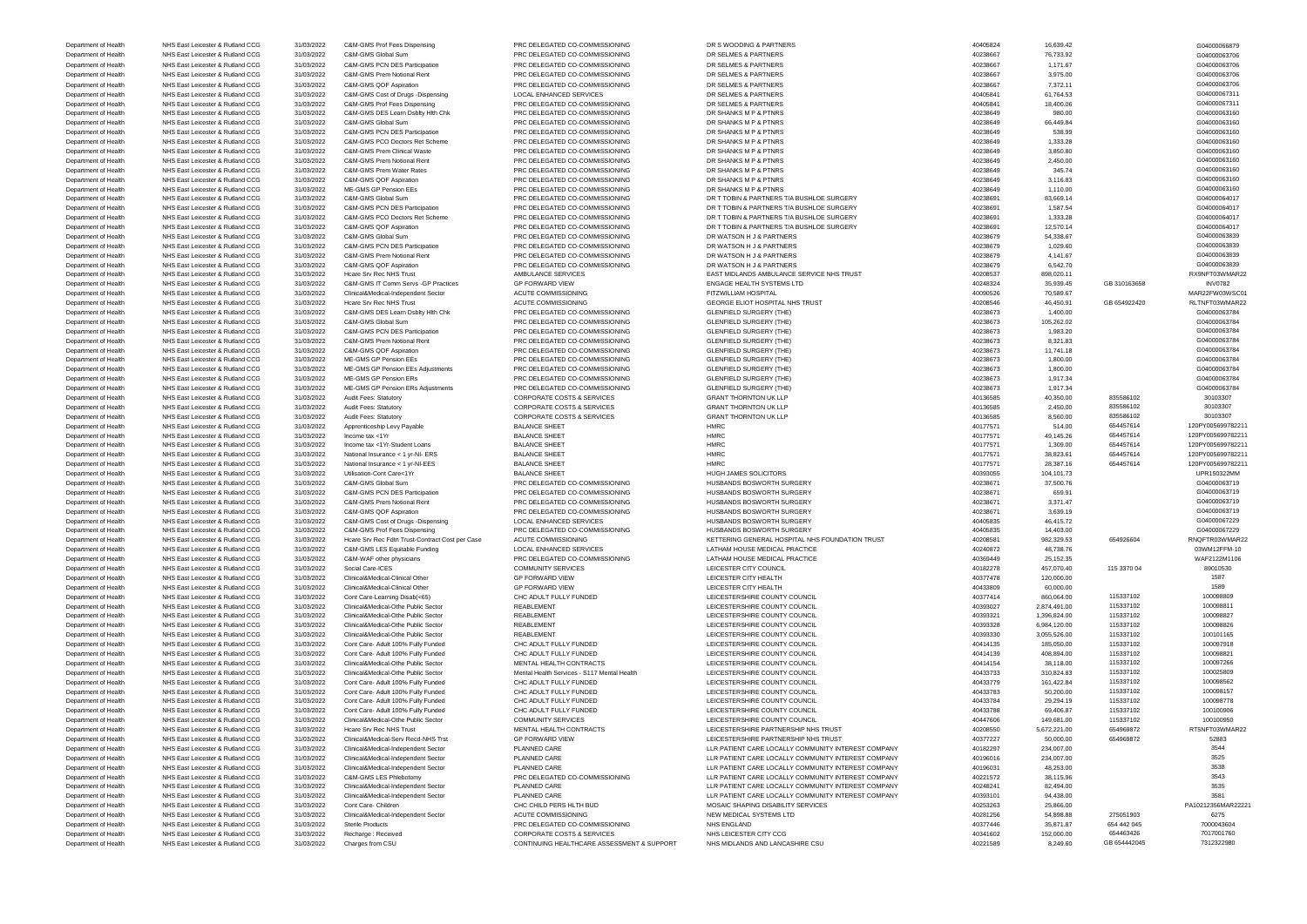Department of Health NHS East Leicester & Rutland CCG 31/03/2022 C&M-GMS PCN DES Participation PRC DELEGATED CO-COMMISSIONING WIGSTON CENTRAL SURGERY 40238687 40238687 1,738.71 1604000063990

Department of Health NHS East Leicester & Rutland CCG 31/03/2022 Charges from CSU CONTINUING HEALTHCARE ASSESSMENT & SUPPORT NHS MIDLANDS AND LANCASHIRE CSU 40221589 67,235.66 GB 654442045 7312322980 7312322980 7312322980 -<br>- Department of Health NHS East Leicester & Rutland CCG 31/03/2022 Charges from CSU CORPORATE COSTS & SERVICES<br>- CORPORATE COSTS & SERVICES NHS MIDLANDS AND LANCASHIRE CSU ALT 40221589 1,657.50 GB 654442045 740231589 1 Department of Health NHS East Leicester & Rutland CCG 31/03/2022 Charges from CSU CORPORATE COSTS & SERVICES NHS MIDLANDS AND LANCASHIRE CSU 40221589 40221589 1,262.50 GB 654442045 7312322980 Department of Health NHS East Leicester & Rutland CCG 31/03/2022 Charges from CSU CORPORATE COSTS & SERVICES NHS MIDLANDS AND LANCASHIRE CSU 40221589 33,675.02 GB 654442045 7312322980 Department of Health NHS East Leicester & Rutland CCG 31/03/2022 Charges from CSU CORPORATE COSTS & SERVICES NHS MIDLANDS AND LANCASHIRE CSU 40221589 362.84 GB 654442045 7312322980 Department of Health NHS East Leicester & Rutland CCG 31/03/2022 Charges from CSU CORPORATE COSTS & SERVICES NHS MIDLANDS AND LANCASHIRE CSU 40221589 40221589 3,136.53 GB 654442045 7312322980 Department of Health NHS East Leicester & Rutland CCG 31/03/2022 Charges from CSU CORPORATE COSTS & SERVICES NHS MIDLANDS AND LANCASHIRE CSU 40221589 14,780.77 GB 654442045 7312322980 Department of Health NHS East Leicester & Rutland CCG 31/03/2022 Charges from CSU CORPORATE COSTS & SERVICES NHS MIDLANDS AND LANCASHIRE CSU 40221589 40221589 3,959.49 GB 654442045 7312322980 Department of Health NHS East Leicester & Rutland CCG 31/03/2022 Charges from CSU CORPORATE COSTS & SERVICES NHS MIDLANDS AND LANCASHIRE CSU 40221589 40221589 40221589 40221589 40221589 40221589 40221589 5 40221589 4022158 Department of Health NHS East Leicester & Rutland CCG 31/03/2022 Charges from CSU CORPORATE COSTS & SERVICES NHS MIDLANDS AND LANCASHIRE CSU 40221589 4,708.68 GB 654442045 7312322980 Department of Health NHS East Leicester & Rutland CCG 31/03/2022 Charges from CSU QUALITY PREMIUM PROGRAMME NHS MIDLANDS AND LANCASHIRE CSU 40221589 13,540.85 GB 654442045 7312322980 Department of Health NHS East Leicester & Rutland CCG 31/03/2022 Healthcare Srv Rec CCG COMMISSIONING SCHEMES NHS WEST LEICESTERSHIRE CCG 40341603 90,448.39 90,448.39 7018301673 Department of Health NHS East Leicester & Rutland CCG 31/03/2022 Hcare Srv Rec Fdtn Trust-Contract Cost per Case ACUTE COMMISSIONING NORTH WEST ANGLIA NHS FOUNDATION TRUST 40208556 781,290.49 GB654936110 R07FTR03WMAR22 Department of Health NHS East Leicester & Rutland CCG 31/03/2022 Hcare Srv Rec NHS Trust ACUTE COMMISSIONING NORTHAMPTON GENERAL HOSPITAL NHS TRUST 40208561 69,445.05 654933707 RNSNFT03WMAR22 Department of Health NHS East Leicester & Rutland CCG 31/03/2022 Hcare Srv Rec NHS Trust ACUTE COMMISSIONING NOTTINGHAM UNIVERSITY HOSPITALS NHS TRUST 40208593 526,990.77 654434827 RX1NFT03WMAR22 Department of Health NHS East Leicester & Rutland CCG 31/03/2022 Hcare Srv Rec NHS Trust COMMISSIONING - NON ACUTE NOTTING NON INVERSITY HOSPITALS NHS TRUST 40320271 40320271 25,000.00 654434827 2000122170<br>Department of He Department of Health NHS East Leicester & Rutland CCG 31/03/2022 Clinical&Medical-Independent Sector ACUTE COMMISSIONING NOTTINGHAM WOODTHORPE HOSPITAL 40090522 32,163.39 32,163.39 03WNWH219 Department of Health NHS East Leicester & Rutland CCG 31/03/2022 Clinical&Medical-Independent Sector ACUTE COMMISSIONING NOTTINGHAM WOODTHORPE HOSPITAL 40447614 48,901.50 40447614 48,901.50 40447614 48,901.50 03WNWH2110 Department of Health NHS East Leicester & Rutland CCG 31/03/2022 Clinical&Medical-Independent Sector ACUTE COMMISSIONING NUFFIELD HEALTH 40114883 40114883 150,020.93 564291137 FPSC002911 Department of Health NHS East Leicester & Rutland CCG 31/03/2022 Clinical&Medical-Independent Sector ACUTE COMMISSIONING NUFFIELD HEALTH 40430493 -30,750.42 564291137 FPSC003137CN Department of Health NHS East Leicester & Rutland CCG 31/03/2022 Clinical&Medical-Independent Sector ACUTE COMMISSIONING NUFFIELD HEALTH 40430494 40430494 -28,788.11 564291137 FPSC003136CN Department of Health NHS East Leicester & Rutland CCG 31/03/2022 C&M-GMS DES Extended Hours Access PRC DELEGATED CO-COMMISSIONING OAKHAM MEDICAL PRACTICE 40244382 4,783.08 4,783.08 4,783.08 4,783.08 4,783.08 604000063631 Department of Health NHS East Leicester & Rutland CCG 31/03/2022 C&M-GMS DES Learn Dsblty Hlth Chk PRC DELEGATED CO-COMMISSIONING OAKHAM MEDICAL PRACTICE 40244382 40244382 560.00 560.00 560.00 560.00 560.00 604000063631 Department of Health NHS East Leicester & Rutland CCG 31/03/2022 C&M-GMS Global Sum PRC DELEGATED CO-COMMISSIONING OAKHAM MEDICAL PRACTICE 40244382 117,416.77 40244382 117,416.77 604000063631 Department of Health NHS East Leicester & Rutland CCG 31/03/2022 C&M-GMS PCN DES Clinical Director PRC DELEGATED CO-COMMISSIONING OAKHAM MEDICAL PRACTICE 40244382 40244382 2,431.40 40244382 2,431.40 40244382 2,431.40 G0400 Department of Health NHS East Leicester & Rutland CCG 31/03/2022 C&M-GMS PCN DES PCN support LOCAL ENHANCED SERVICES OAKHAM MEDICAL PRACTICE 40244382 4,982.38 4,982.38 4,982.38 4,982.38 4,982.38 4,982.38 4,982.38 4,982.38 Department of Health NHS East Leicester & Rutland CCG 31/03/2022 C&M-GMS PCN DES Participation PRC DELEGATED CO-COMMISSIONING OAKHAM MEDICAL PRACTICE 40244382 40244382 2,315.85 402600063631 Department of Health NHS East Leicester & Rutland CCG 31/03/2022 C&M-GMS Prem Actual Rent PRC DELEGATED CO-COMMISSIONING OAKHAM MEDICAL PRACTICE 40244382 40244382 1,033.33 1604000063631 Department of Health NHS East Leicester & Rutland CCG 31/03/2022 C&M-GMS Prem Clinical Waste PRC DELEGATED CO-COMMISSIONING OAKHAM MEDICAL PRACTICE 40244382 40244382 1,686.62 1,686.62 504000063631 Department of Health NHS East Leicester & Rutland CCG 31/03/2022 C&M-GMS QOF Aspiration PRC DELEGATED CO-COMMISSIONING OAKHAM MEDICAL PRACTICE 40244382 15,015.74 10244382 15,015.74 604000063631 Department of Health NHS East Leicester & Rutland CCG 31/03/2022 Clinical&Medical-Independent Sector COMMUNITY SERVICES ONEPRIMARYCARE ONEPRIMARYCARE 40135573 30,261.00 30,261.00 1004019 Department of Health NHS East Leicester & Rutland CCG 31/03/2022 Clinical&Medical-Independent Sector ACUTE COMMISSIONING OPCARE LTD QPCARE LTD 40196021 153,215.02 607251365 607251365 OPSI042810 Department of Health NHS East Leicester & Rutland CCG 31/03/2022 Clinical&Medical-Othe Public Sector REABLEMENT REABLEMENT RUTLAND COUNTY COUNCIL ALL AND SOUNTY COUNCIL 40154860 -108,000.00 121725207 9137197 Department of Health NHS East Leicester & Rutland CCG 31/03/2022 Clinical&Medical-Othe Public Sector REABLEMENT REABLEMENT RUTLAND COUNTY COUNCIL ALL 20182292 -36,992.00 121725207 121725207 9137179 Department of Health NHS East Leicester & Rutland CCG 31/03/2022 Clinical&Medical-Othe Public Sector REABLEMENT RUTLAND COUNTY COUNCIL RUTLAND COUNTY COUNCIL 40441860 562,873.00 121725207 9.13781E+20 Department of Health NHS East Leicester & Rutland CCG 31/03/2022 Clinical&Medical-Othe Public Sector REABLEMENT RUTLAND COUNTY COUNCIL And the Mustare and the and the 40441862 419,380.00 121725207 9.13781E+20 Department of Health NHS East Leicester & Rutland CCG 31/03/2022 Clinical&Medical-Othe Public Sector REABLEMENT RUTLAND COUNTY COUNCIL RUTLAND COUNTY COUNCIL 40441863 462,798.00 121725207 9.13781E+20 Department of Health NHS East Leicester & Rutland CCG 31/03/2022 Clinical&Medical-Independent Sector MENTAL HEALTH CONTRACTS S12 SOLUTIONS LTD 401 49 1182397 49,140.00 277 3859 49 INVS1200256 Department of Health NHS East Leicester & Rutland CCG 31/03/2022 Utilisation-Cont Care<1Yr BALANCE SHEET SHAKESPEARE MARTINEAU LLP 40135568 51,924.81 GB110303156 CHCRETRO210222GA Department of Health NHS East Leicester & Rutland CCG 31/03/2022 C&M-GMS Global Sum PRC DELEGATED CO-COMMISSIONING SOUTH LEICESTERSHIRE MEDICAL GROUP 40238677 186,546.48 1876,546.48 G04000063825 Department of Health NHS East Leicester & Rutland CCG 31/03/2022 C&M-GMS PCN DES Participation PRC DELEGATED CO-COMMISSIONING SOUTH LEICESTERSHIRE MEDICAL GROUP 40238677 40238677 3,752.72 3,752.72 5000000000000000000000000 Department of Health NHS East Leicester & Rutland CCG 31/03/2022 C&M-GMS PCO Locum Adop/Pat/Mat PRC DELEGATED CO-COMMISSIONING SOUTH LEICESTERSHIRE MEDICAL GROUP 40238677 42,769.76 22,769.76 22,769.76 604000063825 Department of Health NHS East Leicester & Rutland CCG 31/03/2022 C&M-GMS Prem Actual Rent PRC DELEGATED CO-COMMISSIONING SOUTH LEICESTERSHIRE MEDICAL GROUP 40238677 83,395.08 40238677 83,395.08 83,495.08 83,495.08 83,495.0 Department of Health NHS East Leicester & Rutland CCG 31/03/2022 C&M-GMS Prem Clinical Waste PRC DELEGATED CO-COMMISSIONING SOUTH LEICESTERSHIRE MEDICAL GROUP 40238677 184.74 484.74 G04000063825 184.74 G04000063825 184.74 Department of Health NHS East Leicester & Rutland CCG 31/03/2022 C&M-GMS Prem Notional Rent PRC DELEGATED CO-COMMISSIONING SOUTH LEICESTERSHIRE MEDICAL GROUP 40238677 9,768.75 9,768.75 9,768.75 604000063825 Department of Health NHS East Leicester & Rutland CCG 31/03/2022 C&M-GMS Prem Water Rates PRC DELEGATED CO-COMMISSIONING SOUTH LEICESTERSHIRE MEDICAL GROUP 40238677 40238677 1,353.84 504000063825 Department of Health NHS East Leicester & Rutland CCG 31/03/2022 C&M-GMS QOF Aspiration PRC DELEGATED CO-COMMISSIONING SOUTH LEICESTERSHIRE MEDICAL GROUP 40238677 49,143.60 40238677 19,143.60 504000063825 Department of Health NHS East Leicester & Rutland CCG 31/03/2022 C&M-GMS LES Equitable Funding LOCAL ENHANCED SERVICES SOUTH LEICESTERSHIRE MEDICAL GROUP 40240861 40240861 29,428.70 29,428.70 03WM12FFM-1 Department of Health NHS East Leicester & Rutland CCG 31/03/2022 C&M-GMS Cost of Drugs -Dispensing LOCAL ENHANCED SERVICES SOUTH LEICESTERSHIRE MEDICAL GROUP 40405817 40405817 24,588.18 40405817 24,588.18 G04000066804 Department of Health NHS East Leicester & Rutland CCG 31/03/2022 C&M-GMS Prof Fees Dispensing PRC DELEGATED CO-COMMISSIONING SOUTH LEICESTERSHIRE MEDICAL GROUP 40405817 8,181.09 404056804 Department of Health NHS East Leicester & Rutland CCG 31/03/2022 C&M-GMS Global Sum PRC DELEGATED CO-COMMISSIONING SOUTH WIGSTON HEALTH CENTRE 40238675 56,207.98 56,207.98 56,207.98 604000063804 Department of Health NHS East Leicester & Rutland CCG 31/03/2022 C&M-GMS PCN DES Participation PRC DELEGATED CO-COMMISSIONING SOUTH WIGSTON HEALTH CENTRE 40238675 40238675 1,131.53 40238675 1,131.53 604000063804 Department of Health NHS East Leicester & Rutland CCG 31/03/2022 C&M-GMS PCO Doctors Ret Scheme PRC DELEGATED CO-COMMISSIONING SOUTH WIGSTON HEALTH CENTRE 40238675 40238675 2,667.26 2,667.26 604000063804 Department of Health NHS East Leicester & Rutland CCG 31/03/2022 C&M-GMS Prem Clinical Waste PRC DELEGATED CO-COMMISSIONING SOUTH WIGSTON HEALTH CENTRE 40238675 69.29 69.29 69.29 604000063804 Department of Health NHS East Leicester & Rutland CCG 31/03/2022 C&M-GMS Prem Healthcentre Rates PRC DELEGATED CO-COMMISSIONING SOUTH WIGSTON HEALTH CENTRE 40238675 645.84 604000063804 G04000063804 Department of Health NHS East Leicester & Rutland CCG 31/03/2022 C&M-GMS Prem Healthcentre Rent PRC DELEGATED CO-COMMISSIONING SOUTH WIGSTON HEALTH CENTRE 40238675 40238675 2,764.20 40238675 2,764.20 604000063804 Department of Health NHS East Leicester & Rutland CCG 31/03/2022 C&M-GMS Prem Water Rates PRC DELEGATED CO-COMMISSIONING SOUTH WIGSTON HEALTH CENTRE 40238675 85.00 40238675 85.00 604000063804 Department of Health NHS East Leicester & Rutland CCG 31/03/2022 C&M-GMS QOF Aspiration PRC DELEGATED CO-COMMISSIONING SOUTH WIGSTON HEALTH CENTRE 40238675 6,969.87 6,969.87 6,969.87 604000063804 Department of Health NHS East Leicester & Rutland CCG 31/03/2022 Clinical&Medical-Independent Sector COMMUNITY SERVICES SPAMEDICA LTD SPAMEDICA LTD 40433736 72,569.01 72,569.01 NHSELR033 Department of Health NHS East Leicester & Rutland CCG 31/03/2022 Clinical&Medical-Independent Sector ACUTE COMMISSIONING SPIRE HEALTHCARE LTD 40090532 301,156.62 915970991 03WLEIICFPF212212 Department of Health NHS East Leicester & Rutland CCG 31/03/2022 Clinical&Medical-Independent Sector ACUTE COMMISSIONING SPIRE HEALTHCARE LTD 40377353 32,745.98 915970991 03WNTGICF2122M10 Department of Health NHS East Leicester & Rutland CCG 31/03/2022 Clinical&Medical-Clinical Other MENTAL HEALTH CONTRACTS SUE YOUNG CANCER SUPPORT IN LEICESTERSHIRE & RUTLAND 40473650 28,093.92 23,093.92 GRANTSCN20220317<br>De Department of Health NHS East Leicester & Rutland CCG 31/03/2022 Sterile Products PRESCRIBING PRESCRIBING SUPPLY CHAIN COORDINATION LIMITED 40182326 25,738.33 290885854 290885854 1122227809 Department of Health NHS East Leicester & Rutland CCG 31/03/2022 Sterile Products PRESCRIBING PRESCRIBING SUPPLY CHAIN COORDINATION LIMITED 40454855 26,598.30 290885854 1122242643<br>Department of Health NHS East Leicester & Department of Health NHS East Leicester & Rutland CCG 31/03/2022 Cont Care-Physical Disab (<65) CHC ADULT FULLY FUNDED TOTAL COMMUNITY CARE LTD 40253934 26,864.33 26,864.33 PA10134137MAR22459 Department of Health NHS East Leicester & Rutland CCG 31/03/2022 Clinical&Medical-Clinical Other CONTINUING HEALTHCARE ASSESSMENT & SUPPORT UNDIVIDED TRAINING 40341605 35,280.00 35,280.00 INV0003 Department of Health NHS East Leicester & Rutland CCG 31/03/2022 Hcare Srv Rec NHS Trust ACUTE COMMISSIONING UNITED LINCOLNSHIRE HOSPITALS NHS TRUST 40208569 60,735.34 654973592 RWDNFT03WMAR22 Department of Health NHS East Leicester & Rutland CCG 31/03/2022 Hcare Srv Rec NHS Trust ACUTE COMMISSIONING UNIVERSITY HOSPITALS COVENTRY AND WARWICKSHIRE NHS TRUST 40208587 386,358.51 654949096 RKBNFT03WMAR22<br>Department Department of Health NHS East Leicester & Rutland CCG 31/03/2022 Hcare Srv Rec NHS Trust ACUTE COMMISSIONING UNIVERSITY HOSPITALS OF LEICESTER NHS TRUST 40208576 15.316.952.40 Department of Health NHS East Leicester & Rutland CCG 31/03/2022 C&M-GMS DES Learn Dsblty Hlth Chk PRC DELEGATED CO-COMMISSIONING UPPINGHAM SURGERY 40238661 420.00 40238661 420.00 40238661 420.00 604000063552 Department of Health NHS East Leicester & Rutland CCG 31/03/2022 C&M-GMS Global Sum PRC DELEGATED CO-COMMISSIONING UPPINGHAM SURGERY 40238661 40238661 102,450.91 102,450.91 604000063552 Department of Health NHS East Leicester & Rutland CCG 31/03/2022 C&M-GMS PCN DES Participation PRC DELEGATED CO-COMMISSIONING UPPINGHAM SURGERY 40238661 40238661 40238661 1,878.43 604000063552 Department of Health NHS East Leicester & Rutland CCG 31/03/2022 C&M-GMS Prem Actual Rent PRC DELEGATED CO-COMMISSIONING UPPINGHAM SURGERY 40238661 40238661 58.33 6604000063552 Department of Health NHS East Leicester & Rutland CCG 31/03/2022 C&M-GMS Prem Clinical Waste PRC DELEGATED CO-COMMISSIONING UPPINGHAM SURGERY 40238661 40238661 40238661 1,479.28 604000063552 Department of Health NHS East Leicester & Rutland CCG 31/03/2022 C&M-GMS Prem Notional Rent PRC DELEGATED CO-COMMISSIONING UPPINGHAM SURGERY 40238661 40238661 4958.33 40238661 514,958.33 504000063552 Department of Health NHS East Leicester & Rutland CCG 31/03/2022 C&M-GMS Prem Water Rates PRC DELEGATED CO-COMMISSIONING UPPINGHAM SURGERY 40238661 40238661 40238661 119.85 60400006352 Department of Health NHS East Leicester & Rutland CCG 31/03/2022 C&M-GMS QOF Aspiration PRC DELEGATED CO-COMMISSIONING UPPINGHAM SURGERY 40238661 40238661 40238661 10,708.20 504000063552 Department of Health NHS East Leicester & Rutland CCG 31/03/2022 ME - GMS GP Prior Year ERs PRC DELEGATED CO-COMMISSIONING UPPINGHAM SURGERY 40238661 4,322.48 40238661 4,322.48 G04000063552 Department of Health NHS East Leicester & Rutland CCG 31/03/2022 ME-GMS GP Prior Year EEs PRC DELEGATED CO-COMMISSIONING UPPINGHAM SURGERY 4000006464 4,358.55 4,358.55 4,358.55 664000063552 Department of Health NHS East Leicester & Rutland CCG 31/03/2022 C&M-GMS Cost of Drugs -Dispensing LOCAL ENHANCED SERVICES UPPINGHAM SURGERY 40405838 58,896.70 58,896.70 59,896.70 G04000067275 Department of Health NHS East Leicester & Rutland CCG 31/03/2022 C&M-GMS Prof Fees Dispensing PRC DELEGATED CO-COMMISSIONING UPPINGHAM SURGERY 40405838 27,313.86 27,313.86 27,313.86 27,313.86 27,313.86 27,313.86 5040000672 Department of Health NHS East Leicester & Rutland CCG 31/03/2022 Clinical&Medical-Independent Sector MPROVING ACCESS TO PSYCHOLOGICAL THERAPIES VITA HEALTH SOLUTIONS LTD 40090502 179,580.00 179,580.00 SIN100535 Department of Health NHS East Leicester & Rutland CCG 31/03/2022 Clinical&Medical-Clinical Other MENTAL HEALTH CONTRACTS VOLUNTARY ACTION LEICESTER 40320421 40320421 45,600.00 45,600.00 23629 Department of Health NHS East Leicester & Rutland CCG 31/03/2022 C&M-GMS Global Sum PRC DELEGATED CO-COMMISSIONING WIGSTON CENTRAL SURGERY 40238687 91,505.30 40238687 91,505.30 G04000063990